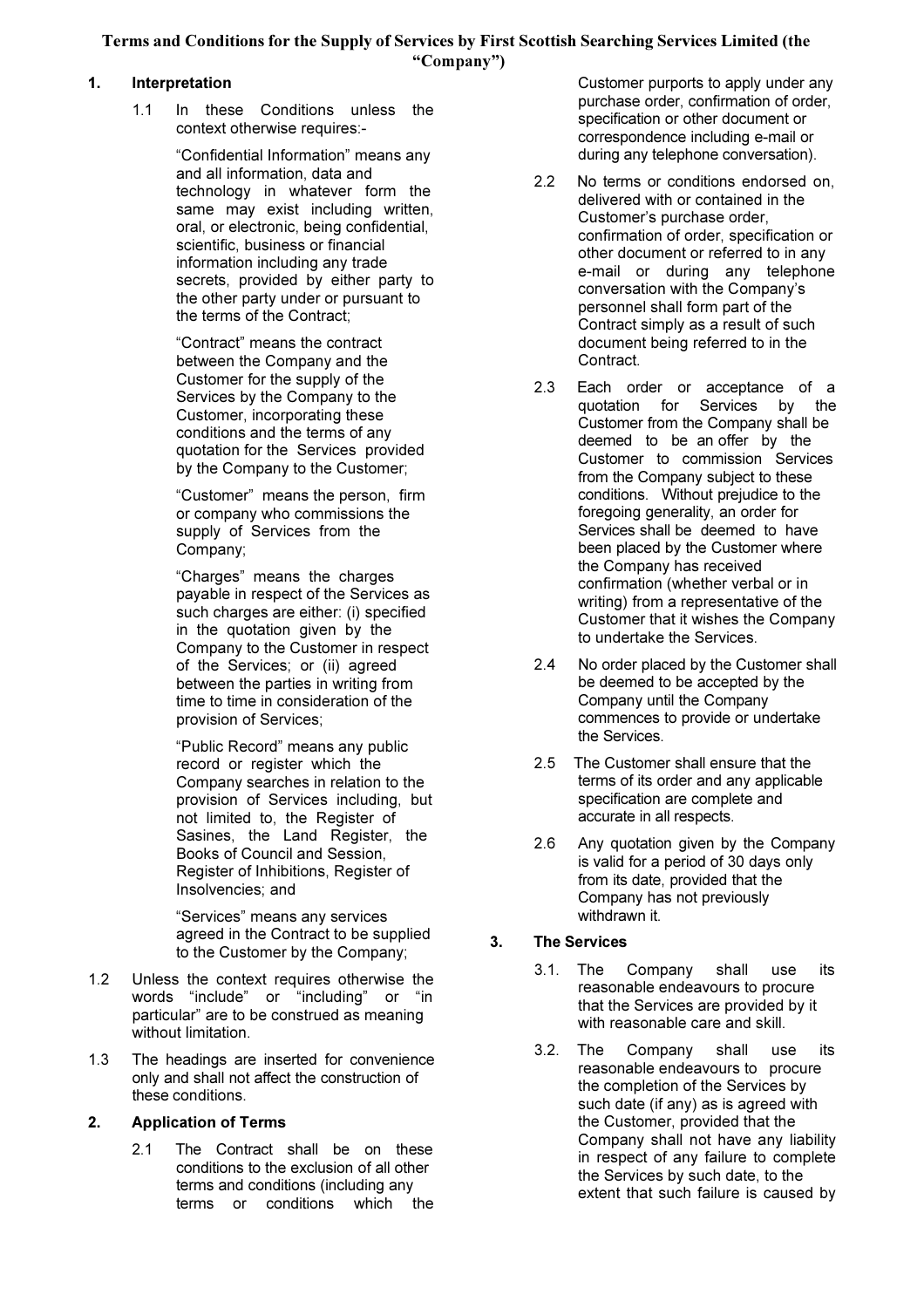any circumstance outside of the reasonable control of the Company, including any failure by the Customer to provide any data or other materials relevant to the provision of the Services to the Company.

## 4. Payment

- 4.1. In consideration of the provision of the Services by the Company the Customer shall pay the Charges to the Company.
- 4.2. The Company shall invoice the Customer in respect of the Charges and the Customer shall pay such invoice within 30 days of receipt by the Customer. Time of payment shall be of the essence.
- 4.3. If any amount due under the Contract by the Customer is not paid in accordance with condition 4.2 the Customer shall be liable for and pay interest on the amount outstanding as at the due date of payment from the due date of payment until payment is made in full at the rate of 4 per centum per annum above the base lending rate of The Royal Bank of Scotland plc from time to time (whether before or after judgement). The Company reserves any rights that it may have (including the right to claim interest) under the Late Payment of Commercial Debts (Interest) Act 1998.
- 4.4. All payments to be made by the Customer under the Contract are stated exclusive of value added tax, which shall be paid by the Customer at the rate and in the manner prescribed by law.
- 4.5. Any and all payments due under the Contract shall be made without any lien, retention, set-off, counterclaim, withholding or deduction whatsoever.

## 5. Customers Obligations

- 5.1. The Customer will ensure that all data or information provided by it to the Company under this Contract is complete, accurate and up to date when given to the Company.
- 5.2. If the Customer is ordering the Services online, they will comply with the terms set out in the Company's Website Terms and Conditions which can be viewed at www.firstscottish.com.
- 5.3. The Customer will comply with the terms set out in the Company's Company's Privacy Policy which can be accessed at the Group website www.firstscottish.com - the terms of which shall be deemed to have been incorporated into the Contract.
- 5.4. The Customer will inform the Company forthwith upon becoming aware of any error, omission or inaccuracy in any report issued by the Company in connection with the provision of the Services. In such circumstances, the Customer (or its clients) should not rely or act upon any such report.

# 6. Liability

- 6.1. Nothing contained in this Contract shall exclude or restrict the liability of either party for injury, death, loss or damage caused by the negligence of that party or arising by virtue of fraud or fraudulent misrepresentation.
- 6.2. Whilst the Company will use all reasonable endeavours to ensure the accuracy of the information or other material provided to the Customer pursuant to performance of the Contract, no warranty, undertaking or representation, express or implied, is given by the Company as to the accuracy of the information or other material provided pursuant to the Contract. Accordingly, all warranties, conditions, representations, covenants and or/other terms that are implied by law are hereby excluded to the fullest extent permitted by law.
- 6.3. Although the Company will use its reasonable endeavours to perform the Services in accordance with these conditions the Company does not undertake, warrant, or represent that the work carried out under or pursuant to the Contract will lead to any particular result or be suitable or<br>fit for any specific purpose fit for any specific purpose (irrespective of whether such purposes were made known to the Company prior to or after the entry into the Contract), nor is the success of such work guaranteed.
- 6.4. Subject to clause 6.1:
	- 6.4.1. the Company's aggregateliability in respect of any and all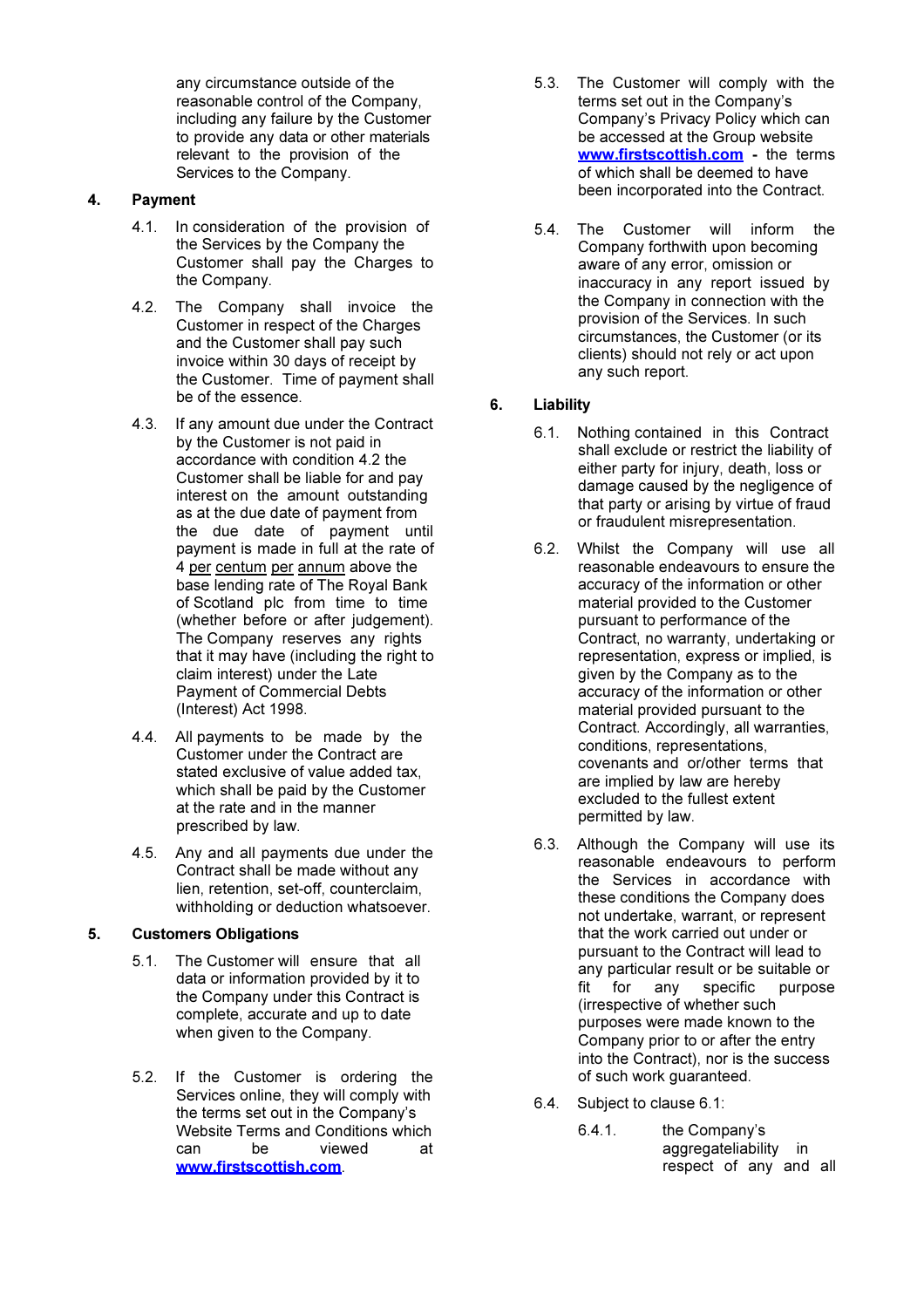breaches of its contractual obligations under the Contract and any representation, statement or delictual act or omission, including negligence or otherwise arising under or in connection with the Contract shall be limited to £5,000,000 in the event that it is covered by the Company's professional indemnity insurance; and

- 6.4.2. neither party shall be liable to the other party for:-
- 6.4.2.1. any special, indirect or consequential loss or damage;
- 6.4.2.2. loss of profit;
- 6.4.2.3. loss of business, turnover, revenue or income;
- 6.4.2.4. loss or depletion of goodwill and/or reputation;
- 6.4.2.5. loss of anticipated savings; or
- 6.4.2.6. (save where expressly provided otherwise in the Contract) any costs and expenses except for the costs and expenses incurred by a successful party in enforcing or taking action against the other or defending an action by any other party;

which arise out of or in connection with the Contract or the performance of a party's obligations under the Contract, even if such loss, damage or depletion was in the contemplation of a party prior to entry into the Contract or was reasonably foreseeable or had been specifically brought to the attention of the other party prior to or after entry into the Contract.

6.5. The Customer acknowledges and agrees that the Company has no

liability or responsibility for any data, information, or other content or the like ("Data") kept on or registered or stored on any Public Record or for the completeness, accuracy or maintenance (or otherwise) of any of the Data.

- 6.6. The Customer undertakes to indemnify and keep indemnified the Company in full and on demand from and against any loss, liability, damage, cost, expense or proceedings suffered or incurred by the Company which relates to
	- 6.6.1. any reliance placed (whether in whole or in part) on an error, omission or inaccuracy or the like of Data on any Public Record that the Company has searched in order to provide the Services to the Customer by the Customer or any third party including a client of the Customer. The Customer acknowledges and agrees that it is not reasonable for the Company to be liable in respect of any such error or omission and/or inaccuracy; or
	- 6.6.2. any reliance placed (whether in whole or in part) by a Customer or any third party including a client of the Customer on any report produced by us where the Customer or any third party including a client of the Customer is aware or ought reasonably to have been aware of any error or omission in or inaccuracy in the report.

#### . 7. Termination

- 7.1. The Contract may be terminated immediately by notice in writing by the Company if the Customer fails to pay any sum due under the Contract by the due date without prejudice to any other provisions relating to late payment in these conditions.
- 7.2. Upon termination of the Contract or completion of the Services all Charges accruing for Services performed up to the date of expiry or termination (as the case may be) shall become immediately due by the Customer and shall be paid to the Company within 30 days of such date of expiry or termination.
- 7.3. Any expiry or termination of the Contract will be without prejudice to any other rights or remedies of either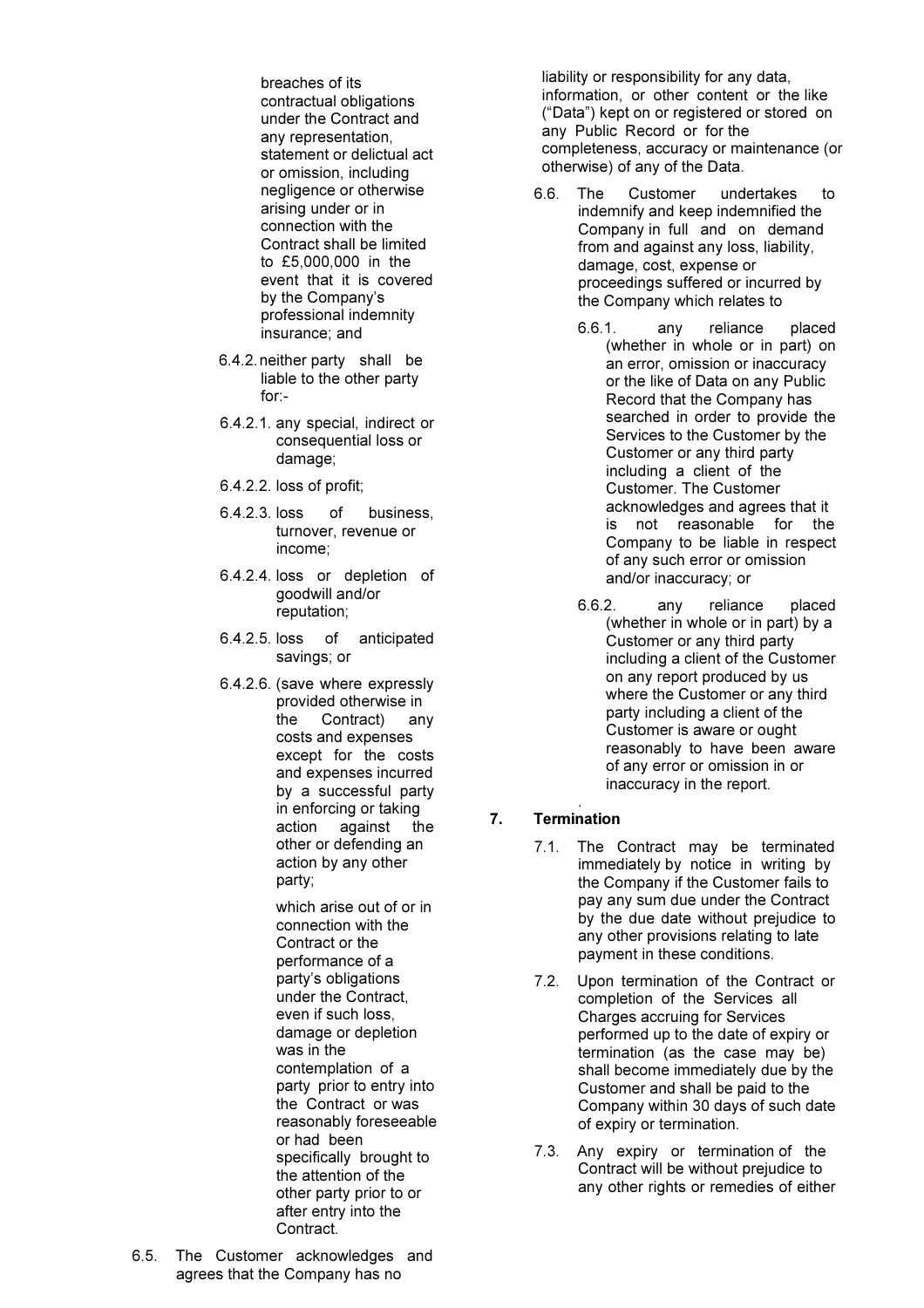party under the Contract or at law and will not affect any accrued rights or liabilities of either party at the date of expiry or termination (as the case may be). The provisions of clauses 1, 3, 6, 7 and 10 shall survive the expiry or termination of the Contract.

## 8. Data Protection

By engaging the Company's to perform the Services, the Customer shall share and the Company shall process data or information controlled by the Customer which is personal data within the meaning of the General Data Protection Regulation (Regulation (EU) 2016/679). The Customer warrants that all information and data provided by it is accurate and complete in all respects and that it has obtained any and all necessary permissions, approvals and consents so as to allow the Company to process and use such data in such manner as it may determine. The Company will process such personal data only in accordance with the Customer's instructions and will take appropriate technical and organisational measures against unauthorised or unlawful processing of the personal data. Personal data will be processed in accordance with the Company's privacy policy which can be accessed at www.firstscottish.com. The Company and the Customer each undertake to comply with any and all laws and regulations relating to the processing of personal data and privacy which may be in force from time to time.

# 9. Criminal Finances Act 2017

9.1 The Company is committed to promoting compliance with the Criminal Finances Act 2017. The Company does not tolerate tax evasion, or the facilitation thereof, in any circumstances whether committed by or facilitated by the Customer, any other client, personnel or associated persons.

# 10. General

## 10.1. No partnership/agency

Nothing in the Contract is intended to or shall operate to create a partnership or joint venture of any kind between the parties or to authorise either party to act as the

agent for the other, and neither party shall have authority to act in the name or on behalf of or otherwise to bind the other in any way (including to the making of any representation or warranty, the assumption of any obligation or liability and the exercise of any right or power).

## 10.2. Force Majeure

The Company reserves the right to defer the date of the Services or to cancel the Contract (without liability to the Customer or the Company) if it is prevented from or delayed in the carrying on of its business due to circumstances beyond the reasonable control of the Company including access to the Public Records being denied or delayed (for whatever reason), acts of God, governmental actions, war or national emergency, acts of terrorism, protests, riot, civil commotion, fire, explosion, flood, epidemic, lock-outs, strikes or other labour disputes (whether or not relating to either party's workforce), or restraints or delays affecting carriers or inability or delay in obtaining supplies of adequate or suitable materials, provided that, if the event in question continues for a continuous period in excess of 21 days, the Customer shall be entitled to give notice in writing to the Company to terminate the Contract, without liability to the Customer or the Company.

## 10.3. Entire Agreement

This Contract supersedes all prior agreements and arrangements of whatever nature and sets out the entire agreement and understanding between the parties relating to its subject matter.

## 10.4. Severability

If and in so far as any part or provision of the Contract is or becomes void or unenforceable it shall be deemed not to be or never to have been or formed a part of the Contract and the remaining provisions of the Contract shall continue in full force and effect.

# 11. Governing law and Disputes

- 11.1. The formation, existence, construction, performance, validity and all aspects of the Contract shall be governed by and construed in accordance with the laws of Scotland.
- 11.2. Any dispute arising out of the interpretation, validity or performance of or otherwise in connection with,